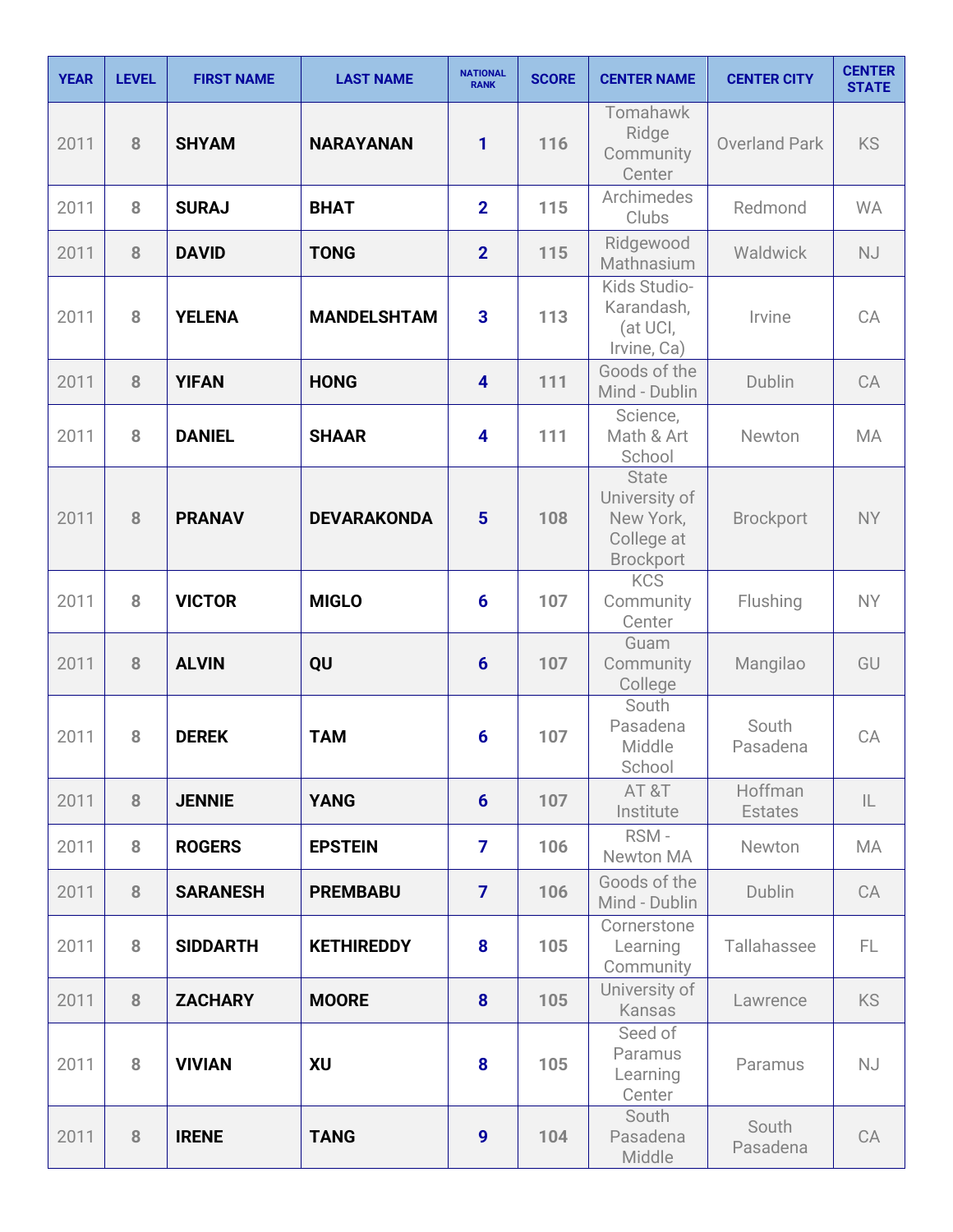|      |   |                  |                    |    |     | School                                                              |                    |               |
|------|---|------------------|--------------------|----|-----|---------------------------------------------------------------------|--------------------|---------------|
| 2011 | 8 | <b>AUGUSTINE</b> | <b>CHEMPARATHY</b> | 10 | 103 | Goods of the<br>Mind - Dublin                                       | Dublin             | CA            |
| 2011 | 8 | <b>GLENDA</b>    | <b>CHEN</b>        | 10 | 103 | South<br>Pasadena<br>Middle<br>School                               | South<br>Pasadena  | CA            |
| 2011 | 8 | <b>CHANGSEOB</b> | <b>LIM</b>         | 10 | 103 | New Jersey<br>Academy of<br>Englewood                               | Englewood          | <b>NJ</b>     |
| 2011 | 8 | <b>SREYA</b>     | <b>ATLURI</b>      | 11 | 102 | Northern<br>Virginia<br>Junior Math<br>/Lorton<br>Library           | Lorton             | VA            |
| 2011 | 8 | <b>JAKUB</b>     | <b>WLODEK</b>      | 11 | 102 | <b>Stony Brook</b><br>University,<br>Dept. of<br><b>Mathematics</b> | <b>Stony Brook</b> | <b>NY</b>     |
| 2011 | 8 | <b>MARK</b>      | <b>CUI</b>         | 12 | 101 | <b>RSM</b><br>Lexington                                             | Lexington          | MA            |
| 2011 | 8 | <b>AARON</b>     | <b>HUNT</b>        | 12 | 101 | <b>Bostons</b><br>Jewish<br>Community<br>Day School                 | Watertown          | <b>MA</b>     |
| 2011 | 8 | <b>BRANDON</b>   | <b>KIM</b>         | 12 | 101 | South<br>Pasadena<br>Middle<br>School                               | South<br>Pasadena  | CA            |
| 2011 | 8 | <b>TIMOTHY</b>   | <b>PORTILLO</b>    | 12 | 101 | Los Angeles<br><b>Math Circle</b><br>(at UCLA)                      | Los Angeles        | CA            |
| 2011 | 8 | <b>EMMA</b>      | <b>SLOAN</b>       | 12 | 101 | <b>Illinois</b><br><b>Mathematics</b><br>and Science<br>Academy     | Aurora             | $\mathsf{IL}$ |
| 2011 | 8 | <b>NICHOLAS</b>  | <b>KALTCHENKO</b>  | 13 | 100 | Kilby School                                                        | Florence           | AL            |
| 2011 | 8 | <b>DAVID</b>     | <b>ZHANG</b>       | 13 | 100 | Enopi of<br>Bloomingdal<br>е                                        | Bloomingdale       | $\mathsf{IL}$ |
| 2011 | 8 | <b>ANDERSON</b>  | <b>PARK</b>        | 14 | 99  | Wilshire<br>Academy                                                 | Los Angeles        | CA            |
| 2011 | 8 | <b>KATHARINE</b> | <b>WOO</b>         | 14 | 99  | Goods of the<br>Mind -<br>Millbrae                                  | Millbrae           | CA            |
| 2011 | 8 | <b>JEFFREY</b>   | <b>KONG</b>        | 15 | 98  | Seed of<br>Paramus<br>Learning<br>Center                            | Paramus            | <b>NJ</b>     |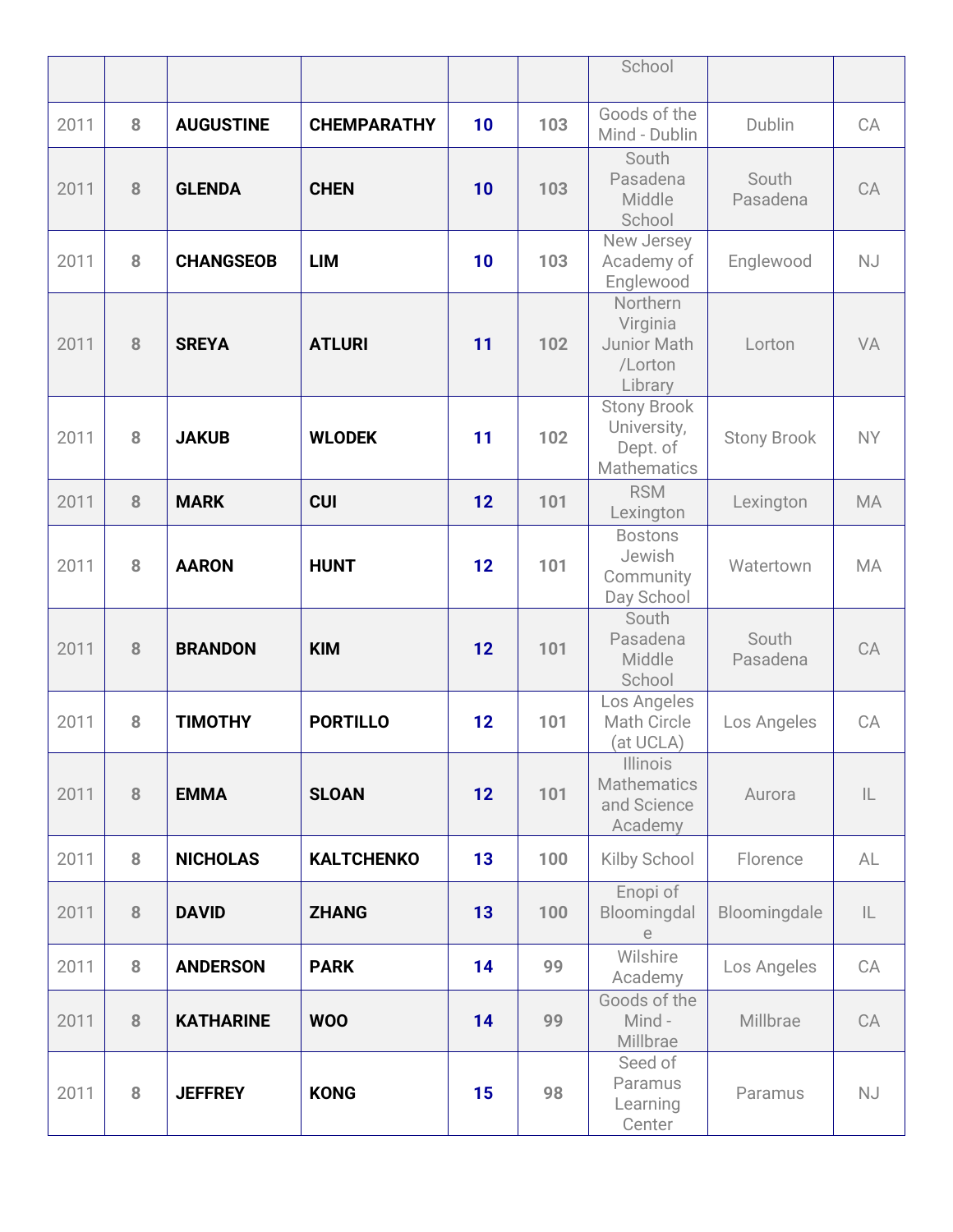| 2011 | 8 | <b>MICHELLE</b>    | <b>LUO</b>         | 15 | 98 | Evergreen<br>School<br>district Math<br>olympiad            | San Jose           | CA        |
|------|---|--------------------|--------------------|----|----|-------------------------------------------------------------|--------------------|-----------|
| 2011 | 8 | <b>CATHERINE</b>   | <b>YANG</b>        | 15 | 98 | Los Angeles<br>Math Circle<br>(at UCLA)                     | Los Angeles        | CA        |
| 2011 | 8 | <b>OLIVIA</b>      | <b>HADLAW</b>      | 16 | 97 | Polish<br>School at the<br>Polish<br>Cultural<br>Foundation | <b>Clark</b>       | NJ        |
| 2011 | 8 | <b>NICHOLAS</b>    | <b>HAN</b>         | 16 | 97 | RSM-Acton<br><b>LLC</b>                                     | Acton              | <b>MA</b> |
| 2011 | 8 | <b>ELLEN</b>       | <b>KULINSKY</b>    | 16 | 97 | Los Angeles<br><b>Math Circle</b><br>(at UCLA)              | Los Angeles        | CA        |
| 2011 | 8 | <b>ANDREW</b>      | <b>MACHKASOV</b>   | 16 | 97 | <b>MetroWest</b><br>School of<br><b>Mathematics</b>         | Framingham         | <b>MA</b> |
| 2011 | 8 | <b>ANDREW</b>      | <b>SHAUGHNESSY</b> | 16 | 97 | Science,<br>Math & Art<br>School                            | Newton             | <b>MA</b> |
| 2011 | 8 | <b>YUNUS</b>       | <b>SYED</b>        | 16 | 97 | Lisle Public<br>Library                                     | Lisle              | IL        |
| 2011 | 8 | <b>RICCARDO</b>    | <b>VIETRI</b>      | 16 | 97 | RSM-<br><b>Newton MA</b>                                    | Newton             | <b>MA</b> |
| 2011 | 8 | <b>JOSHUA</b>      | <b>KIM</b>         | 17 | 96 | <b>RSM</b><br>Lexington                                     | Lexington          | MA        |
| 2011 | 8 | <b>DIANA</b>       | <b>KOWALSKI</b>    | 17 | 96 | <b>Maine West</b><br><b>High School</b>                     | <b>Des Plaines</b> | IL        |
| 2011 | 8 | <b>NICOLETTE</b>   | <b>GRABIEC</b>     | 18 | 95 | W. H. Taft<br>High School                                   | Chicago            | IL        |
| 2011 | 8 | <b>ROHAN</b>       | <b>KONDA</b>       | 18 | 95 | RSM-<br>Newton MA                                           | Newton             | MA        |
| 2011 | 8 | <b>HANS</b>        | $\mathsf{L}$       | 18 | 95 | Sunshine<br>Academy                                         | Centerville        | VA        |
| 2011 | 8 | <b>OMER</b>        | <b>ZELIGER</b>     | 18 | 95 | <b>MetroWest</b><br>School of<br><b>Mathematics</b>         | Framingham         | <b>MA</b> |
| 2011 | 8 | <b>SHELDON</b>     | <b>ZHU</b>         | 18 | 95 | South<br>Pasadena<br>Middle<br>School                       | South<br>Pasadena  | CA        |
| 2011 | 8 | <b>CHRISTOPHER</b> | <b>GREENFIELD</b>  | 19 | 94 | <b>Prairie Park</b><br>Elementary                           | Lawrence           | KS        |
| 2011 | 8 | <b>ANDREW</b>      | HU                 | 19 | 94 | University of<br>North Dakota                               | <b>Grand Forks</b> | ND        |
| 2011 | 8 | <b>ALEX</b>        | <b>KIM</b>         | 19 | 94 | South<br>Pasadena<br>Middle                                 | South<br>Pasadena  | CA        |